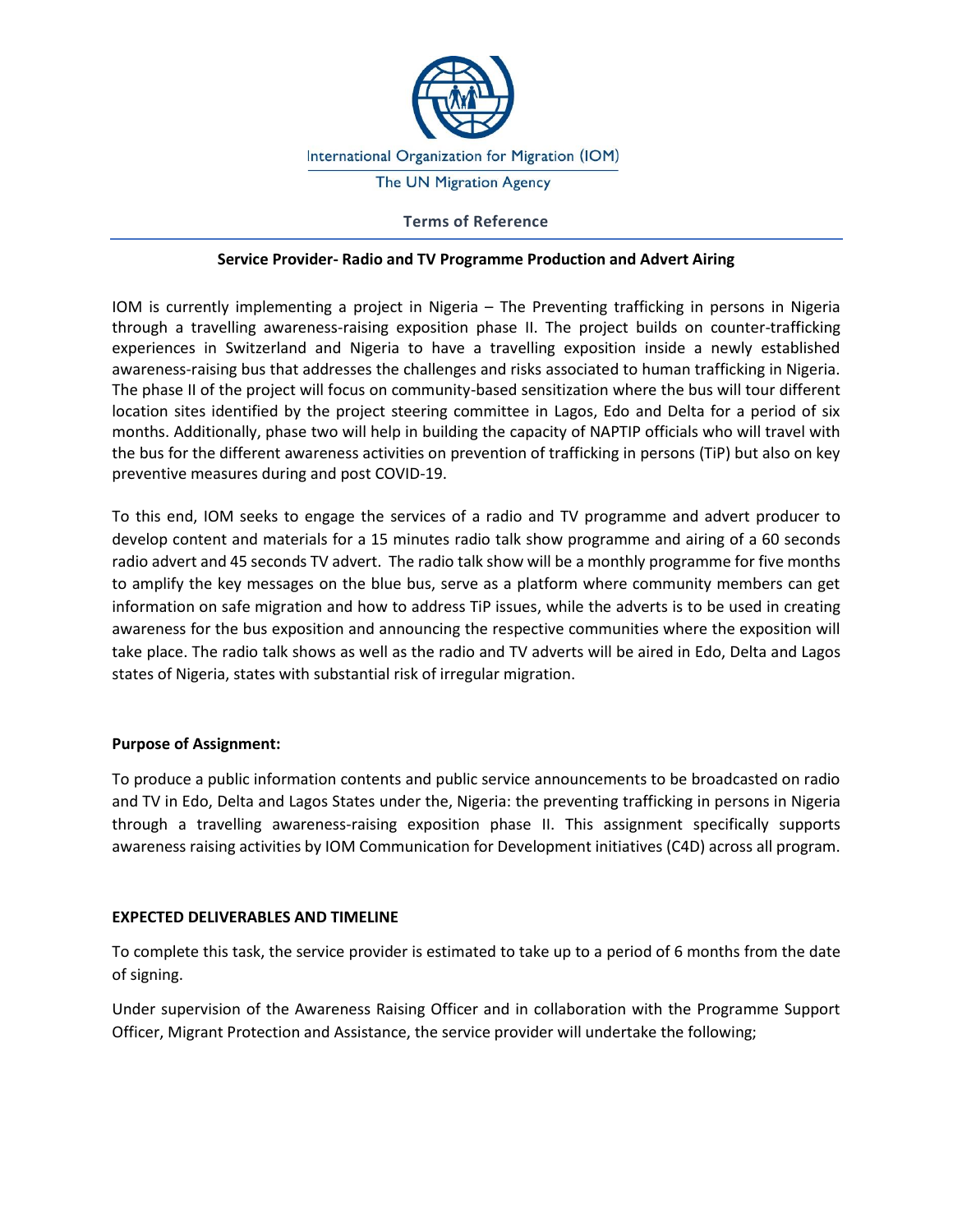

- Submit work plan demonstrating how the deliverables will be achieved in an appropriate manner. This should be submitted within five days of signing the contract and its finalization will involve integration of feedback from IOM.
- Develop content and materials for a 15 minutes monthly radio talk show programme to run for five months.
- Develop a 60 seconds radio and 45 seconds TV scripts that will be used for the radio and TV advert jingles.
- Virtual presentation of the draft radio script to media executives and partners at a script review and validation session.
- Consolidation of inputs from IOM and NAPTIP stakeholders from the review process, and submit a finalized draft script.
- Negotiate cost-effective packages with two radio stations each in Lagos, Delta and Edo and one TV station each in Edo, Delta and Lagos states for the radio talk shows and radio and TV adverts to ensure maximum reach, submit a airing schedule upon the negotiation and take responsibility for the airing of the program as well as monitoring.
- In coordination with IOM develop fliers, social media messaging, and discussion question for each episode of the radio program for social media audience engagement.
- At the conclusion of all task, a final report incorporating feedback from listeners, best practices, and an estimated number of people/listeners reached will be submitted to IOM.
- Note that the service provided may be asked to perform other duties that may not have been captured in this EOI but relevant to the engagement.

# **Required Qualifications and Experience**

- Minimum of an advanced degree in journalism, mass communication or other relevant fields in social sciences.
- The service provider company should have a minimum of five (5) years' operational experience in radio program production, radio content development, script writing and voiceover. Preference will be given to individuals who have experience working on similar project relating to migration and trafficking in persons' issues.
- The service provider should have good understanding of the peculiarity of the Nigerian media most especially with respect to Edo, Delta, Lagos and Ogun States.
- Demonstrated experience in working as a radio program producer with at least 10-15 years' experience.
- Computer proficiency including MS Office products (Word, Excel, PowerPoint)

# **Languages**

Fluency in Pidgin and Yoruba language would be advantageous.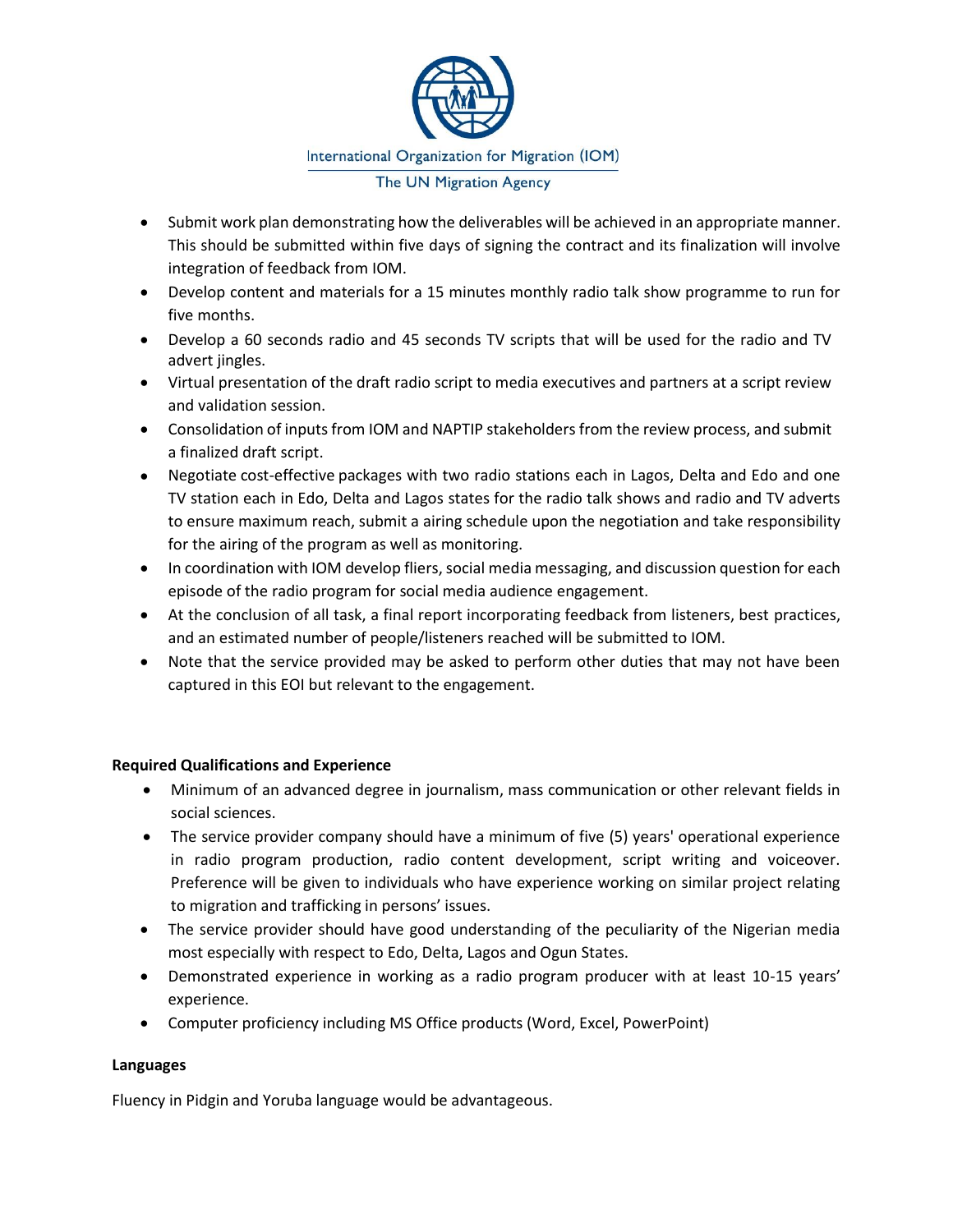

## **Values**

- Inclusion and Respect for Diversity respects and promotes individual and cultural differences; encourages diversity and inclusion wherever possible.
- Integrity and Transparency maintains high ethical standards and acts in a manner consistent with organizational principles/rules and standards of conduct.
- Professionalism: demonstrates ability to work in a composed, competent and committed manner and exercises careful judgment in meeting day-to-day challenges.

# **Core Competencies – Behavioural indicators**

- Extensive knowledge of national, regional and international media practice pertaining to migration reporting in a broad definition.
- Deep understanding of the Nigerian media context, best practices in human trafficking/smuggling prevention, forced migration, direct assistance to migrants, migration and development, labour migration, etc. intervention strategies and impacts in different economic, social, cultural and political settings evidenced by either publication on this subject matter or work on similar topics.
- Strong computer and analytical skills with ability to write and review technical documents/reports, conduct interviews as part of background research.
- Demonstrated administrative, planning, organizational and advisory skills.
- Produces and delivers quality results in a service-oriented and timely manner and committed to achieving agreed outcomes.
- Accountability with respect to delivering services.
- Encourages and contributes to clear and open communication; explains complex matters in an informative, inspiring and motivational way.

The service provider's payment shall be based on the financial proposal approved by IOM. Payment will be issued in percentages upon submission of the deliverables stated above within the deadline period.

During the specified period, the service provider will be paid based on agreed rates. The total fee for each product will be determined based on estimated scope of work at the agreed rates.

# **Method of Application**

IOM invites experienced and interested media producers, journalists and media companies both at local and national levels working in the area of Migration and human trafficking to submit an Expression of Interest (EoI), along with requisite organizational documents and a cover letter in support of their application.

- 1. The companies'/service providers will be expected to submit their proposal as an EoI including the CVs of team members and
	- a. Each proposal should be developed in accordance with the deliverables and responsibilities listed above.